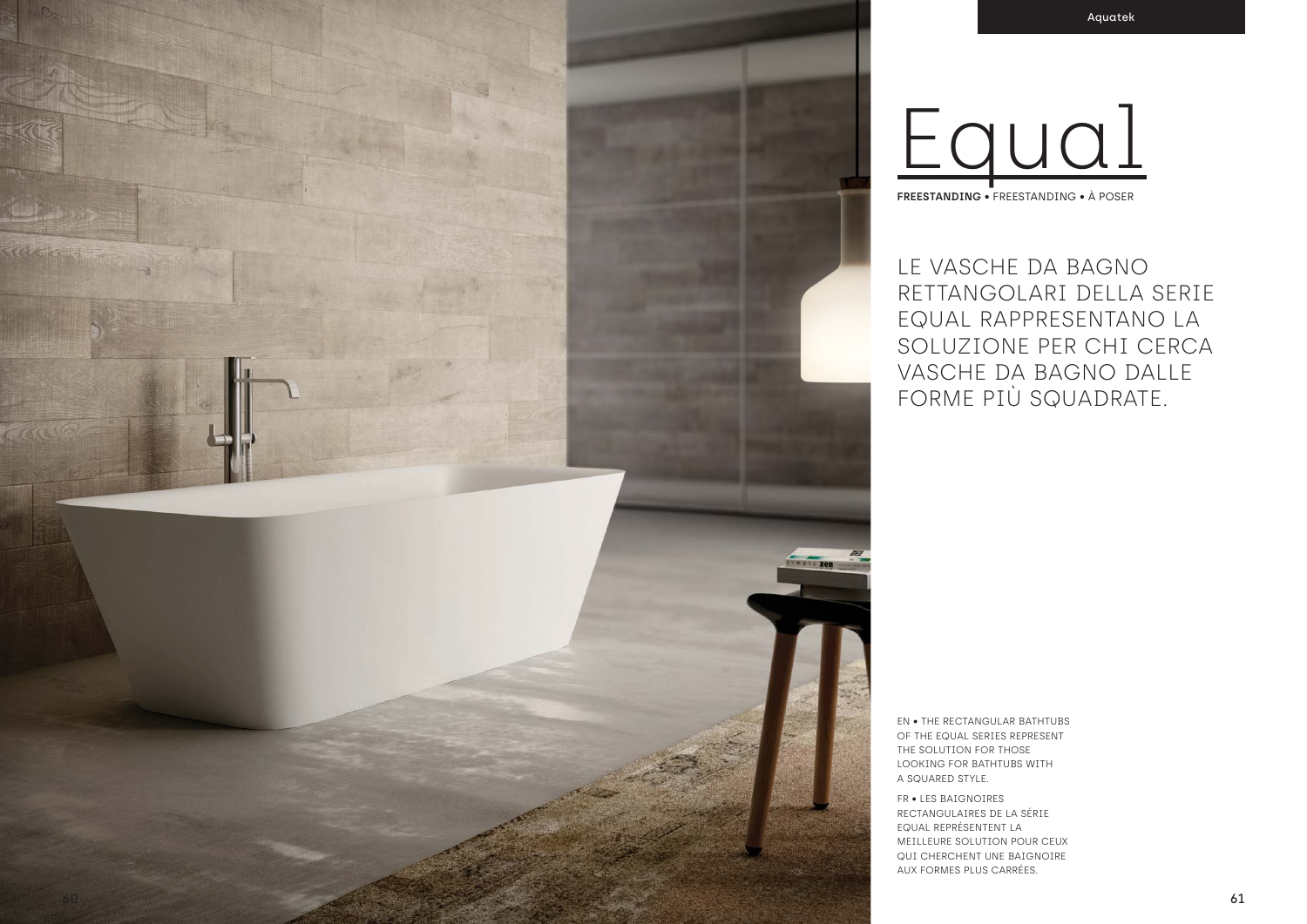"Troppo pieno" integrato nella vasca, versione disponibile con piletta "up & down" Bathtub with built-in overflow and "Up&Down" waste Baignoire avec trop-plein intégré. Version disponible avec bonde de vidage « up & down »

## **DIMENSIONI** • DIMENSIONS • DIMENSIONS







AQUATEK Disponibile in Aquatek in finitura Bianco opaco e solo esternamente nei colori laccati opachi come da campionario Ideagroup e RAL. Finitura coperchio piletta Bianco opaco

Available in Aquatek, matt Bianco finish and on outer side only in any of the Ideagroup and RAL range of matt lacquered finishes. Waste cover finish in Bianco matt

Disponible en Aquatek dans la finition Bianco mat et seulement extérieurement dans les finitions laquées mates du nuancier Ideagroup et RAL. Finition bouchon de vidage en Bianco mat





Esterno vasca finitura Giallo Bikini opaco Bathtub outer side in matt Giallo Bikini

finish

Côté externe baignoire en finition Giallo Bikini mat

## Equal • Freestanding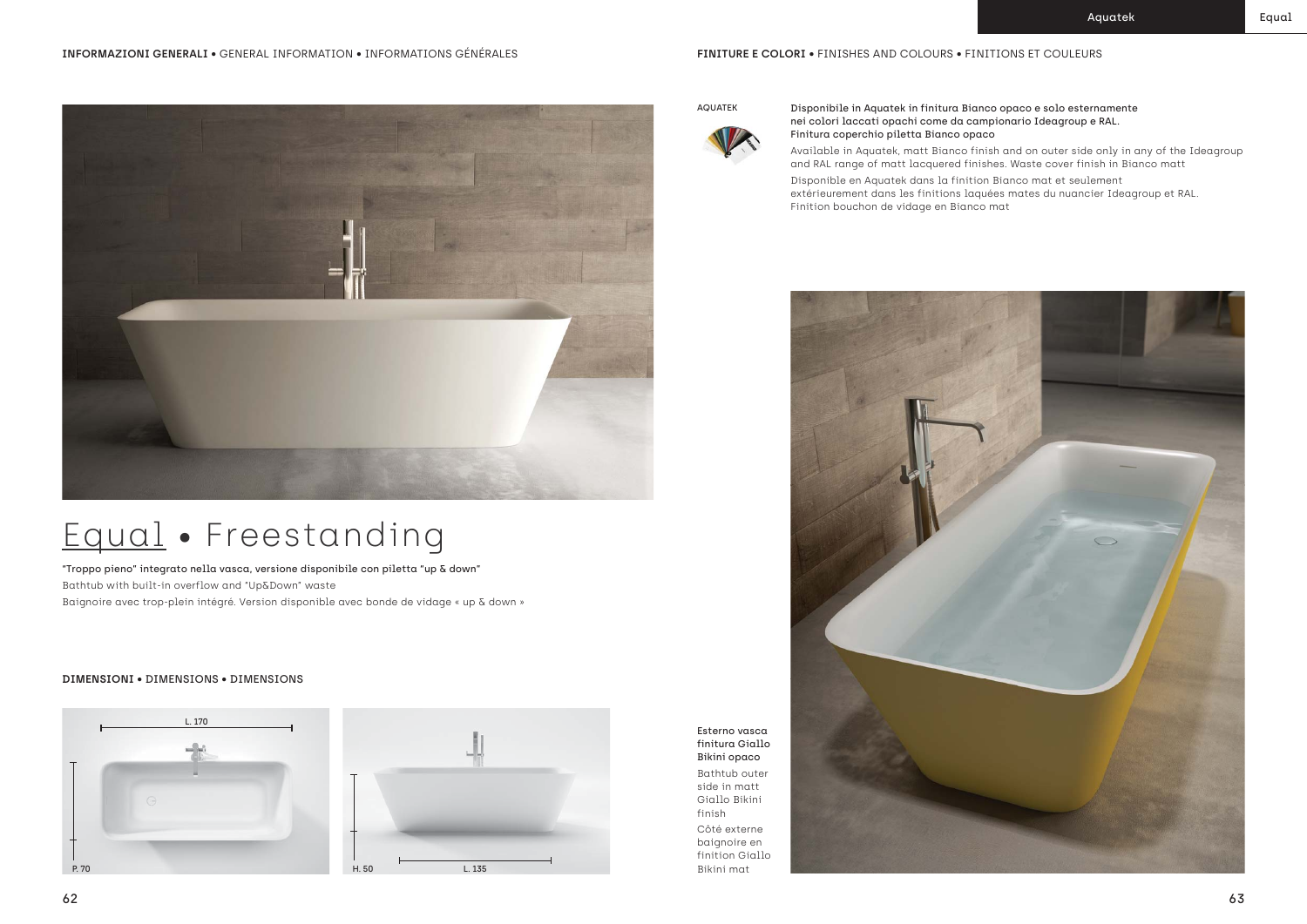

LE VASCHE DA BAGNO RETTANGOLARI DELLA SERIE EQUAL RAPPRESENTANO LA SOLUZIONE PER CHI CERCA VASCHE DA BAGNO DALLE FORME PIÙ SQUADRATE.